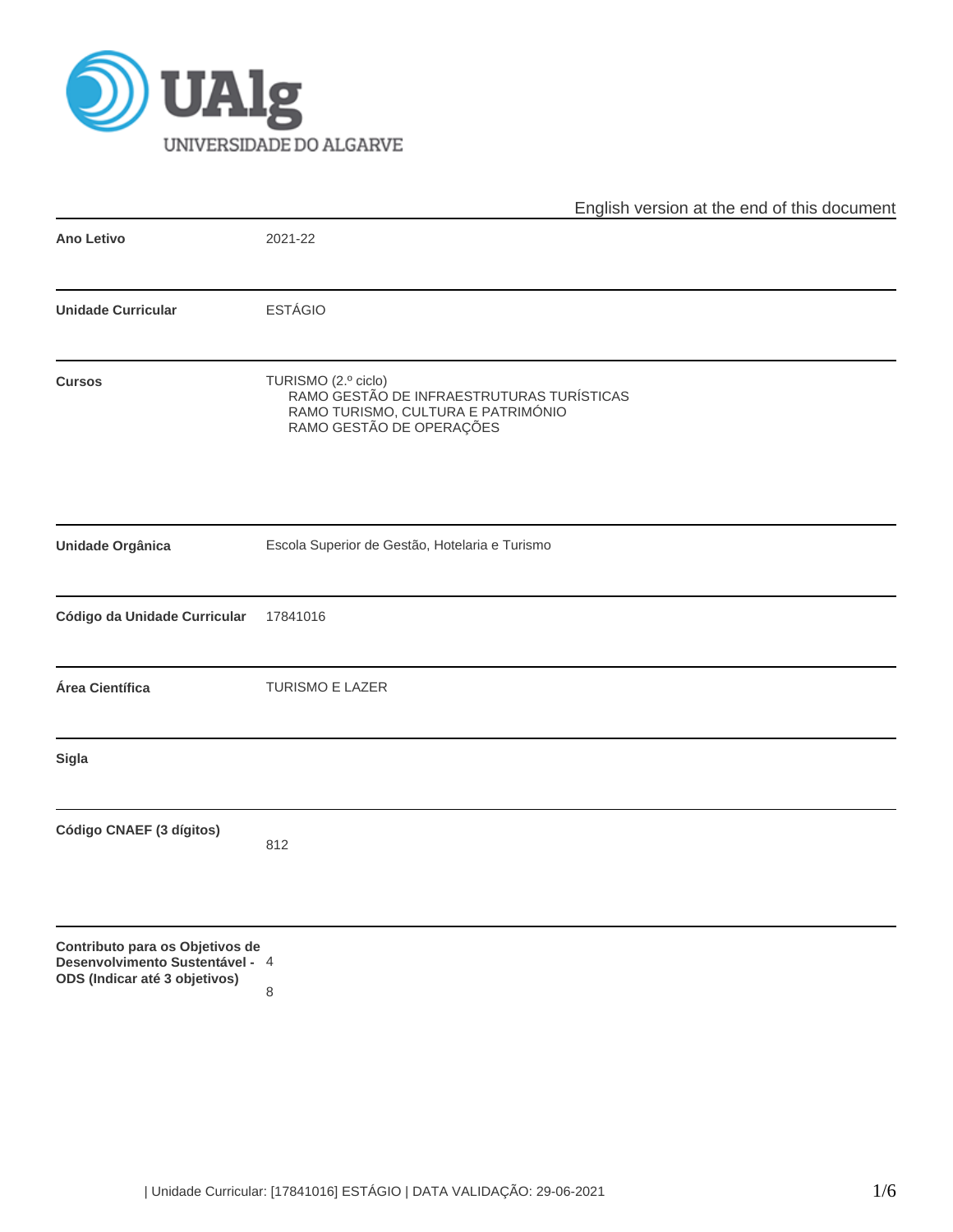

| Línguas de Aprendizagem    | Português                     |
|----------------------------|-------------------------------|
| Modalidade de ensino       | Presencial e/ou a distância   |
| <b>Docente Responsável</b> | Ana Isabel da Silva Aço Renda |

| <b>TOTAL HORAS DE CONTACTO (*)</b><br><b>TIPO DE AULA</b><br><b>DOCENTE</b><br><b>TURMAS</b> |
|----------------------------------------------------------------------------------------------|
|----------------------------------------------------------------------------------------------|

\* Para turmas lecionadas conjuntamente, apenas é contabilizada a carga horária de uma delas.

| <b>ANO</b> | <b>PERIODO DE FUNCIONAMENTO*</b> | <b>HORAS DE CONTACTO</b> | <b>HORAS TOTAIS DE TRABALHO</b> | <b>ECTS</b> |
|------------|----------------------------------|--------------------------|---------------------------------|-------------|
| ി റ0       |                                  | 45OT                     | 1260                            | 45          |

\* A-Anual;S-Semestral;Q-Quadrimestral;T-Trimestral

## **Precedências**

Sem precedências

# **Conhecimentos Prévios recomendados**

Conhecimentos relativos aos conteúdos das unidades curriculares do 1.º ano do curso.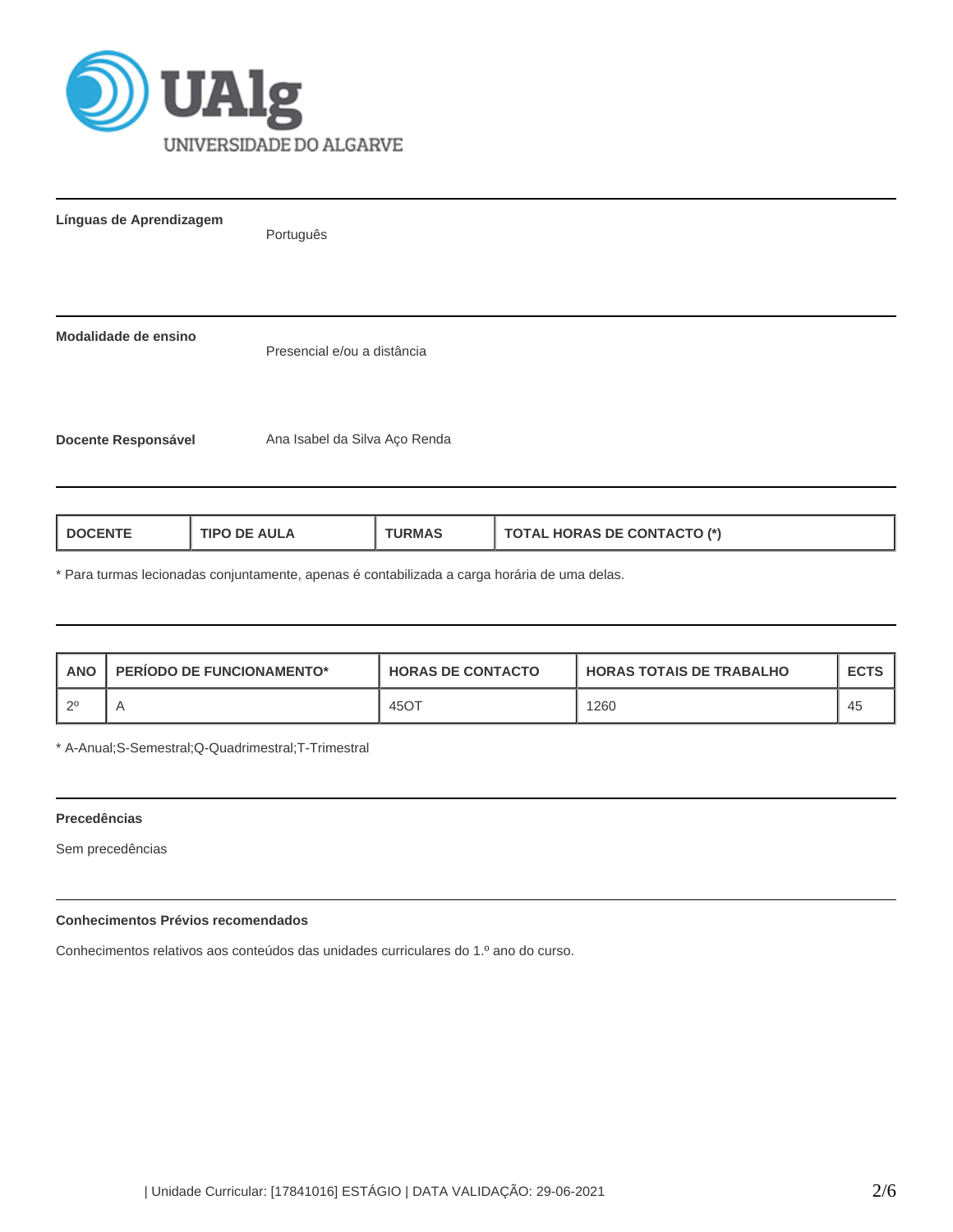

#### **Objetivos de aprendizagem (conhecimentos, aptidões e competências)**

O estágio tem como objetivo servir de ponte entre as dimensões académica e profissional, facilitando ao aluno a integração de conhecimentos e competências, aquando da realização das diferentes tarefas que lhe são propostas em contexto de trabalho real.

Assim, no decurso do estágio os alunos deverão ser capazes de:

- 1) Evidenciar e atualizar, através da prática profissional, os conhecimentos teóricos e as competências já adquiridas no 1.º ano do curso,
- 2) Demonstrar competências específicas no âmbito das tarefas que desempenham no estágio;
- 3) Apresentar soluções baseadas no conhecimento na resolução de problemas em contexto de trabalho.

#### **Conteúdos programáticos**

Não existem conteúdos fixos para a unidade curricular, pois cada aluno desenvolve o seu estágio num contexto de trabalho específico. No entanto, como o estágio tem como objetivo primordial permitir o estabelecimento de uma ligação efetiva entre a academia e o tecido empresarial, o estágio envolve:

a) Aplicar e integrar os conhecimentos teórico-práticos adquiridos ao longo da formação académica na resolução de problemas das empresas;

- b) Possibilitar uma experiência de integração em ambiente empresarial e facilitar a inserção no mercado de trabalho;
- c) Aprendizagem de métodos de trabalho em contexto real na área de formação;
- d) Desenvolvimento de skills e afirmação do aluno enquanto ator da sociedade e profissional de Marketing.

#### **Metodologias de ensino (avaliação incluída)**

No início do estágio, com a duração de 800 horas, o aluno, em conjunto com o supervisor da organização articula com o orientador da ESGHT o plano de estágio. Durante o estágio, o supervisor acompanha o estagiário no seu processo de aprendizagem em contexto de trabalho. O orientador da ESGHT assiste regularmente o estagiário nas questões científicas, bem como em outras questões necessárias para ultrapassar desafios específicos, tendo em vista a apresentação do relatório final. Adicionais especificações e caraterização do estágio tem como suporte os obrigatórios documentos de Proposta de Estágio e Acordo de Colaboração. A avaliação desta unidade curricular consiste na apreciação do relatório final, bem como na apresentação e discussão pública do mesmo (100%).

#### **Bibliografia principal**

A pesquisa é realizada pelos alunos. As principais fontes de informação neste contexto são os órgãos públicos e privados que regulam a atividade.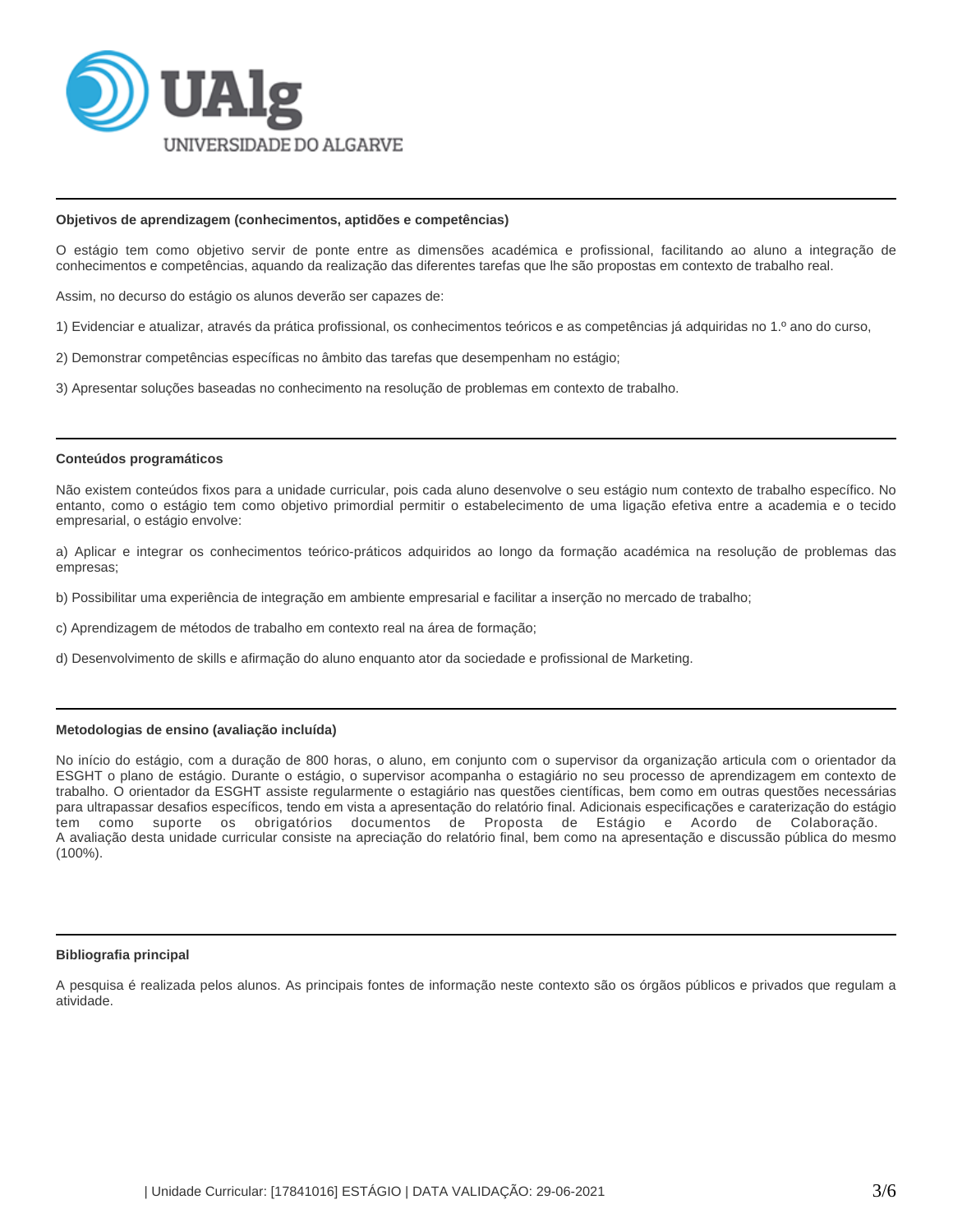

| <b>Academic Year</b>                                                                                   | 2021-22                                                                                                                              |
|--------------------------------------------------------------------------------------------------------|--------------------------------------------------------------------------------------------------------------------------------------|
| <b>Course unit</b>                                                                                     | <b>INTERNSHIP</b>                                                                                                                    |
| <b>Courses</b>                                                                                         | <b>TOURISM</b><br>BRANCH TOURISTIC INFRASTRUCTURE MANAGEMENT<br>BRANCH TOURISM, CULTURE AND HERITAGE<br>BRANCH OPERATIONS MANAGEMENT |
| <b>Faculty / School</b>                                                                                | SCHOOL OF MANAGEMENT, HOSPITALITY AND TOURISM                                                                                        |
| <b>Main Scientific Area</b>                                                                            |                                                                                                                                      |
| Acronym                                                                                                |                                                                                                                                      |
| <b>CNAEF</b> code (3 digits)                                                                           | 812                                                                                                                                  |
| <b>Contribution to Sustainable</b><br><b>Development Goals - SGD</b><br>(Designate up to 3 objectives) | 4<br>8                                                                                                                               |
| Language of instruction                                                                                | Portuguese                                                                                                                           |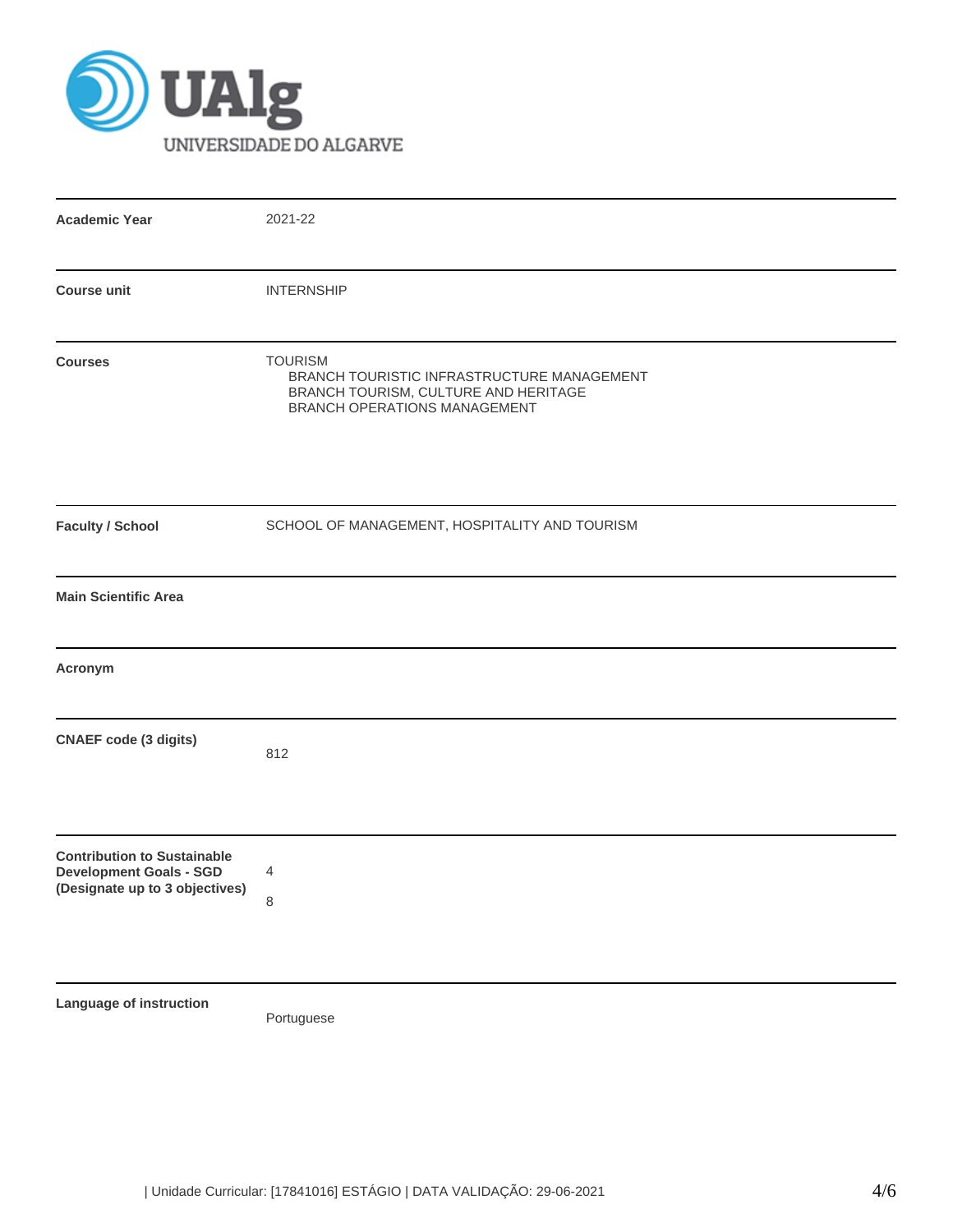

**Teaching/Learning modality**

Classroom-based and/or distance learning

**Coordinating teacher** Ana Isabel da Silva Aço Renda

**Teaching staff Type Classes Hours (\*)**

For classes taught jointly, it is only accounted the workload of one.



## **Pre-requisites**

no pre-requisites

## **Prior knowledge and skills**

Knowledge related to the contents of the curricular units of the 1st year of the course.

## **The students intended learning outcomes (knowledge, skills and competences)**

The internship aims to serve as a bridge between the academic and professional areas and should promote students? integration, when performing different tasks in a real work context.

Thus, during the internship, students should be able to:

1) Demonstrate and update, through professional practice, the theoretical knowledge and skills already acquired in the 1st year of the course,

2) Demonstrate specific competences in the tasks carried out in the internship;

3) Present knowledge-based solutions to solve problems in work context.